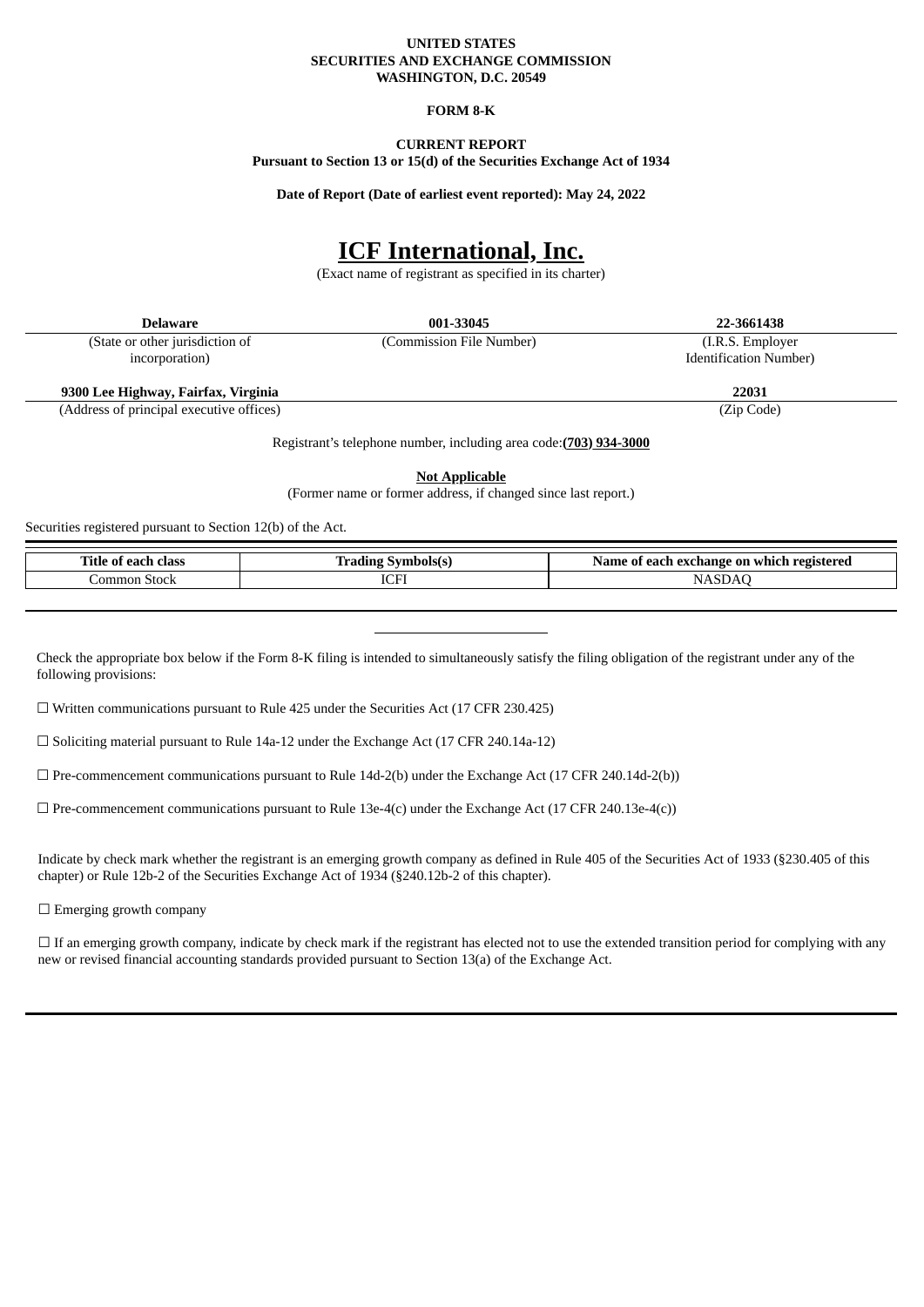## **Item 7.01 Regulation FD Disclosure**

On May 24, 2022, ICF International, Inc. (the "Company") announced that its Investor Day will take place on Wednesday, May 25, 2022. Members of the Company's leadership team will present and participate in panel discussions to provide further insight into its diversified portfolio and discuss the key growth catalysts in its government and commercial markets. A live audio webcast will begin at 2:30 p.m. (ET) on May 25, 2022. Instructions to participate in the webcast are contained in the press release, a copy of which is attached hereto as Exhibit 99.1.

## **Item 9.01 Financial Statements and Exhibits**

(d) The following exhibit is being furnished with this Current Report on Form 8-K:

## **Exhibit No. Description**

| 99.1 | Press Release dated May 24, 2022                                            |
|------|-----------------------------------------------------------------------------|
| 104  | Cover Page Interactive Data File (embedded within the Inline XBRL document) |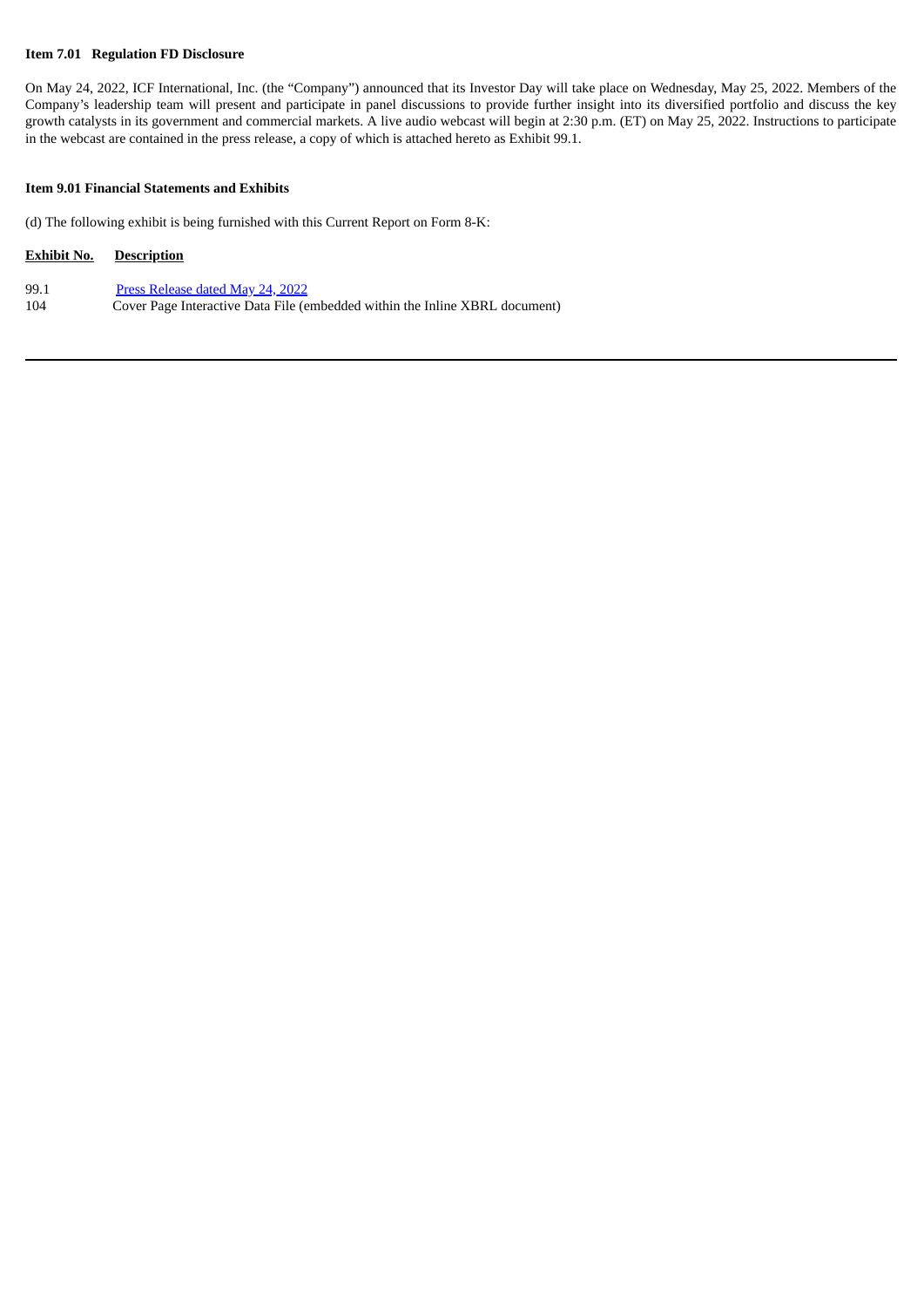## **SIGNATURES**

Pursuant to the requirements of the Securities Exchange Act of 1934, the registrant has duly caused this report to be signed on its behalf by the undersigned hereunto duly authorized.

ICF International, Inc.

Date: May 24, 2022 By: /s/ Barry Broadus

Barry Broadus *Chief Financial Officer*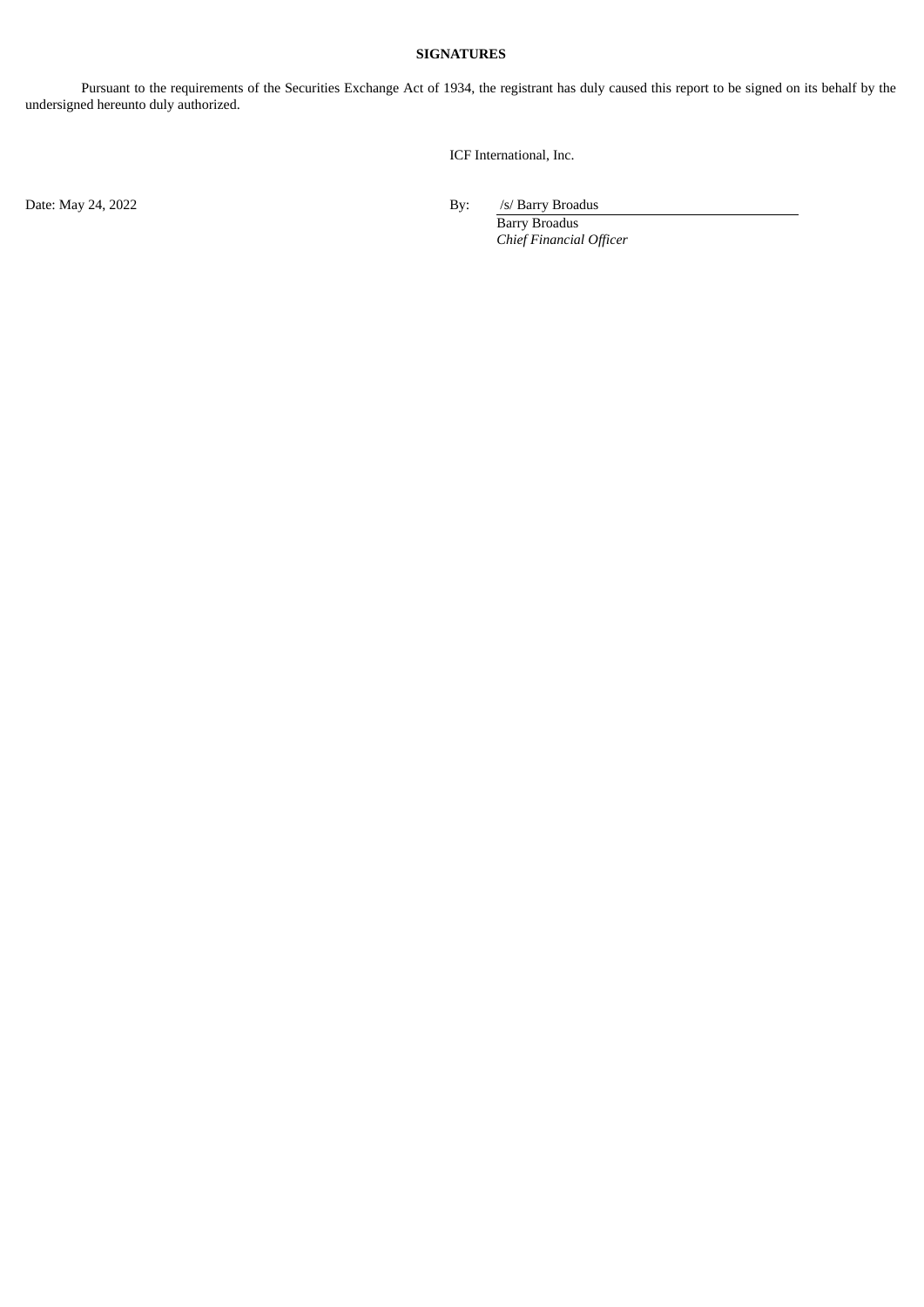**Exhibit 99.1**

<span id="page-3-0"></span>

## **NEWS RELEASE**

# **ICF Confirms Details of the 2022 Investor Day in New York**

FAIRFAX, Va. (May 24, 2022) — ICF (NASDAQ: ICFI), a global consulting and digital services provider, today confirms that its previously announced Investor Day will take place on Wednesday, May 25, 2022, in New York, New York. Senior management will focus their remarks on ICF's key growth markets within its government and commercial client sets, including IT modernization/digital transformation, public health, disaster management, utility consulting, as well as climate, environment and infrastructure.

Analysts and institutional investors interested in attending are encouraged to contact ICF Investor Relations at icf@advisiry.com. Those investors and analysts who cannot attend this live event in person can join a simultaneous webcast that will begin at 2:30 p.m. ET on May 25, 2022. To participate, please register here and use the passcode ICF2022 at least 15 minutes prior to the live event and download and install any necessary software. An archive will be available at the above address for one month following the live event.

**###**